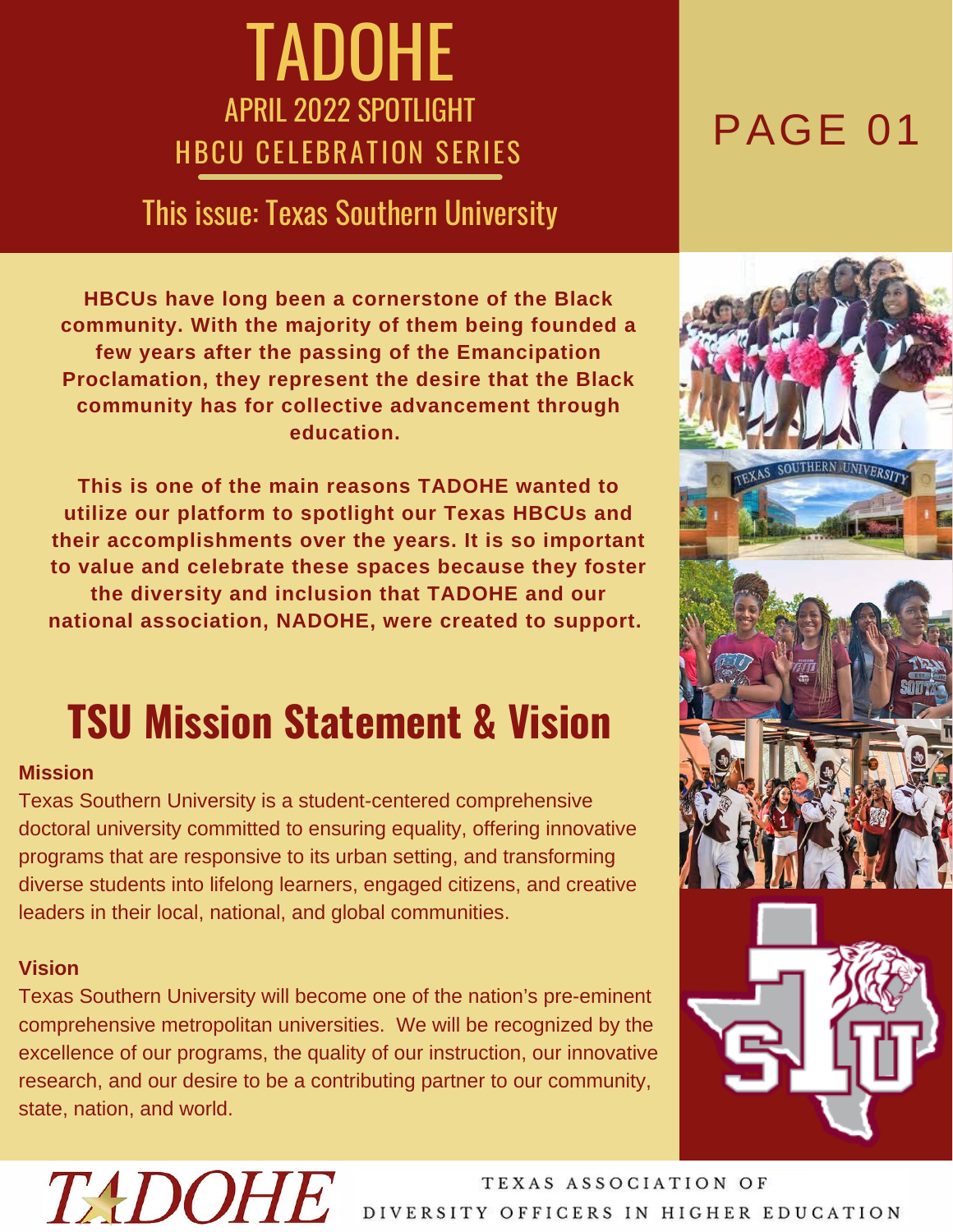# **A Brief History of Texas Southern University** PAGE 02

### **Houston Colored Junior College (1927-1934)**

On September 14, 1927, the Houston Public School Board agreed to fund the development of two junior colleges: one for whites and one for African-Americans. And so, with a loan from the Houston Public School Board of \$2,800, the Colored Junior College was born in the summer of 1927 under the supervision of the Houston School District. The main provision of the authorization was that the college meet all instructional expenses from tuition fees collected from the students enrolling in the college. The initial enrollment for the first summer was 300. For the fall semester, the enrollment dropped to 88 students because many of the 300 enrolled during the summer semester were teachers who had to return to their jobs once the school year began.

The Colored Junior College was established to provide an opportunity for African-Americans to receive college training. The Junior College progressed so fast that by 1931, it became a member of the Association of Colleges and Secondary Schools and was approved by the Southern Association of Colleges.

### **Houston College for Negroes (1934-1947)**

In the summer of 1934, the Houston School Board changed the junior college to a four-year college and the name to Houston College for Negroes. In 1936, sixty-three individuals became members of the first graduating class.The college operated this way until the summer of 1943, when it formally added a graduate program. In the spring of 1945, the Houston Independent School District severed its relationship with Houston College for Negroes, and thereafter all management of the college was vested in a Separate Board of Regents. The College continued to operate in Yates High School, but by 1946 it had grown to an enrollment of approximately 1,400 students and needed room to grow. A few years earlier, with the help of Hugh Roy Cullen, a local philanthropist, the college obtained a 53-acre piece of property in the Third Ward area of Houston. With support from two large donors, Mrs. T.M. Fairchild, in memory of her late husband, Mr. and Mrs. C.A. Dupree, and the African American community, the college raised enough money to construct its first building on the new campus. And so, in the fall of 1946, the college moved from Jack Yates High School to its first building, the new T.M. Fairchild Building, which still operates as an active building in the university's facilities inventory.



**TEXAS SOUTHERN UNIVERSITY** 

**TADOHE**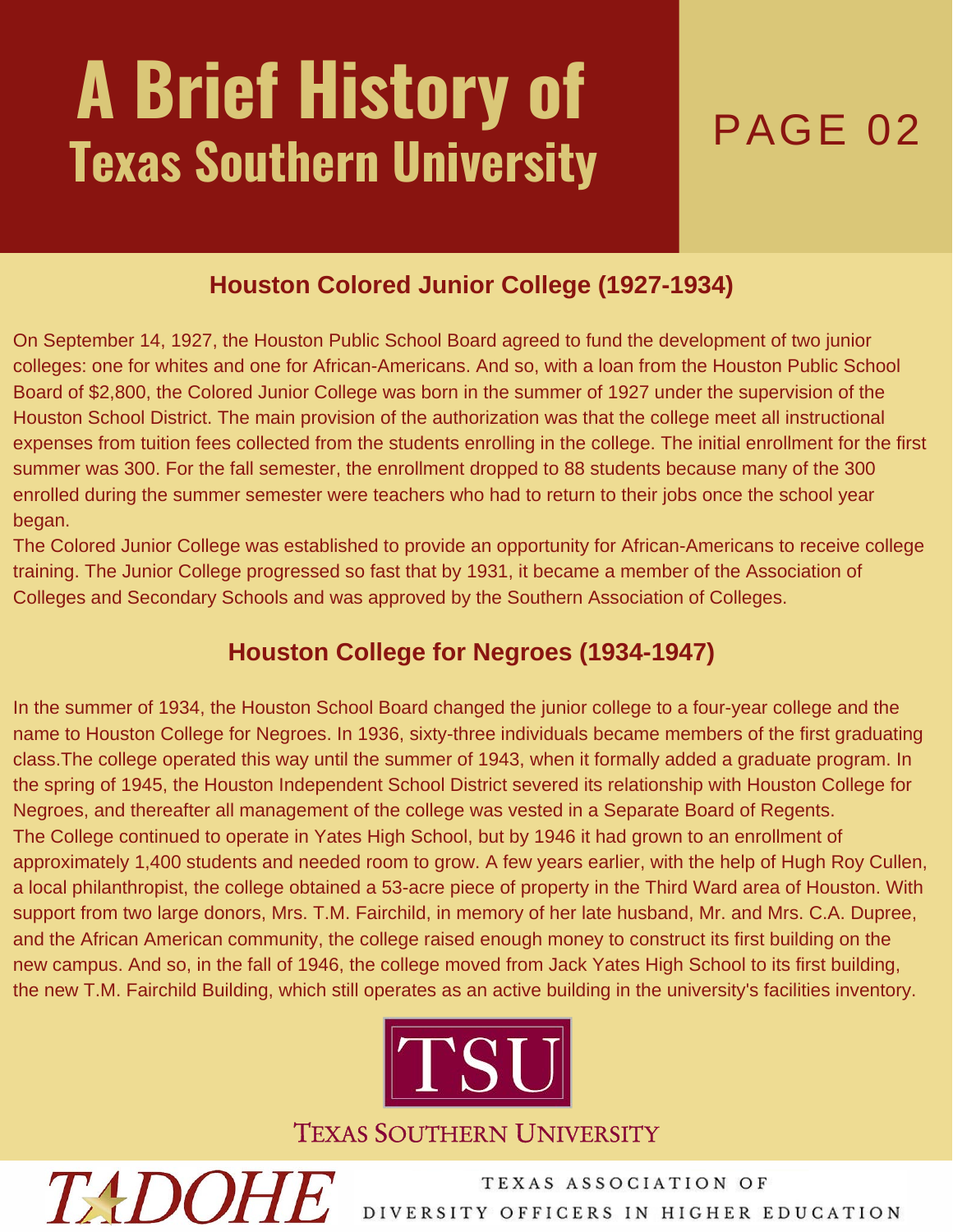# **A Brief History of Prairie View A&M University PAGE 03**

### **Continued**

#### **Texas State University for Negroes (1947-1951)**

In February of 1946, Heman Marion Sweatt, an African American Houston mail carrier, applied to enroll in the law school at the University of Texas. Because Texas was one of the segregated states, Sweatt was denied admission and later filed a suit against the University of Texas and the State of Texas with the support of the NAACP. In response, believing the separate but equal doctrine would carry the day, the Texas Legislature passed Senate Bill 140 on March 3, 1947, providing for the establishment of a Negro law school in Houston and the creation of a university to surround it. This bill was complemented by House Bill 788, which approved \$2,000,000 to purchase a site near Houston to house this new college and support its operation. Texas law makers initially considered Prairie View A&M College as the location of this new Law School. However, on June 14, 1947, the decision was made to use the site of Houston College for Negroes, with its new campus at the center of a large and fast growing black population. Thus, a new law school for Negroes of Texas and Texas State University for Negroes was born.

Under the separate but equal concept, the intention of Senate Bill 140 and House Bill 788 was to create a new university for Negroes in Houston that would become the equivalent of the University of Texas in Austin.

#### **Texas Southern University (1951-Present)**

On June 1, 1951, the name of this new university for Negroes was changed from Texas State University for Negroes to Texas Southern University after students petitioned the state legislature to remove the phrase "for Negroes." When the university opened its doors in September 1947, it had 2,300 students, two schools, one division and one college - the Law School, the Pharmacy School, the Vocational Division, and the College of Arts and Sciences. Responding to the changing times, in 1973, the 63rd Legislature designated Texas Southern University as a "special purpose" institution for urban programming. As a result, four more academic units were added - the College of Education, the School of Public Affairs, the School of Communications and the Weekend College. This designation described what Texas Southern University was doing from its inception - embracing diversity.

Today, Texas Southern University offers bachelor's, master's and doctoral degree programs in the following academic colleges and schools: the College of Liberal Arts and Behavioral Sciences; the College of Pharmacy and Health Sciences; the College of Science and Technology; the College of Education; the Barbara Jordan-Mickey Leland School of Public Affairs; the School of Communication; the Thurgood Marshall School of Law; the Jesse H. Jones School of Business; the Thomas Freeman Honors College; the College of Continuing Education and the Graduate School. Other programmatic emphases are found in the Center for Excellence in Urban Education, the Center for Transportation Training and Research, the Center on the Family and a variety of special programs and projects.

Currently, Texas Southern University is staffed by approximately 1,000 faculty members and support personnel. More than 9,500 students, representing ethnically and culturally diverse backgrounds, are currently enrolled at the university.

## **TADOHE**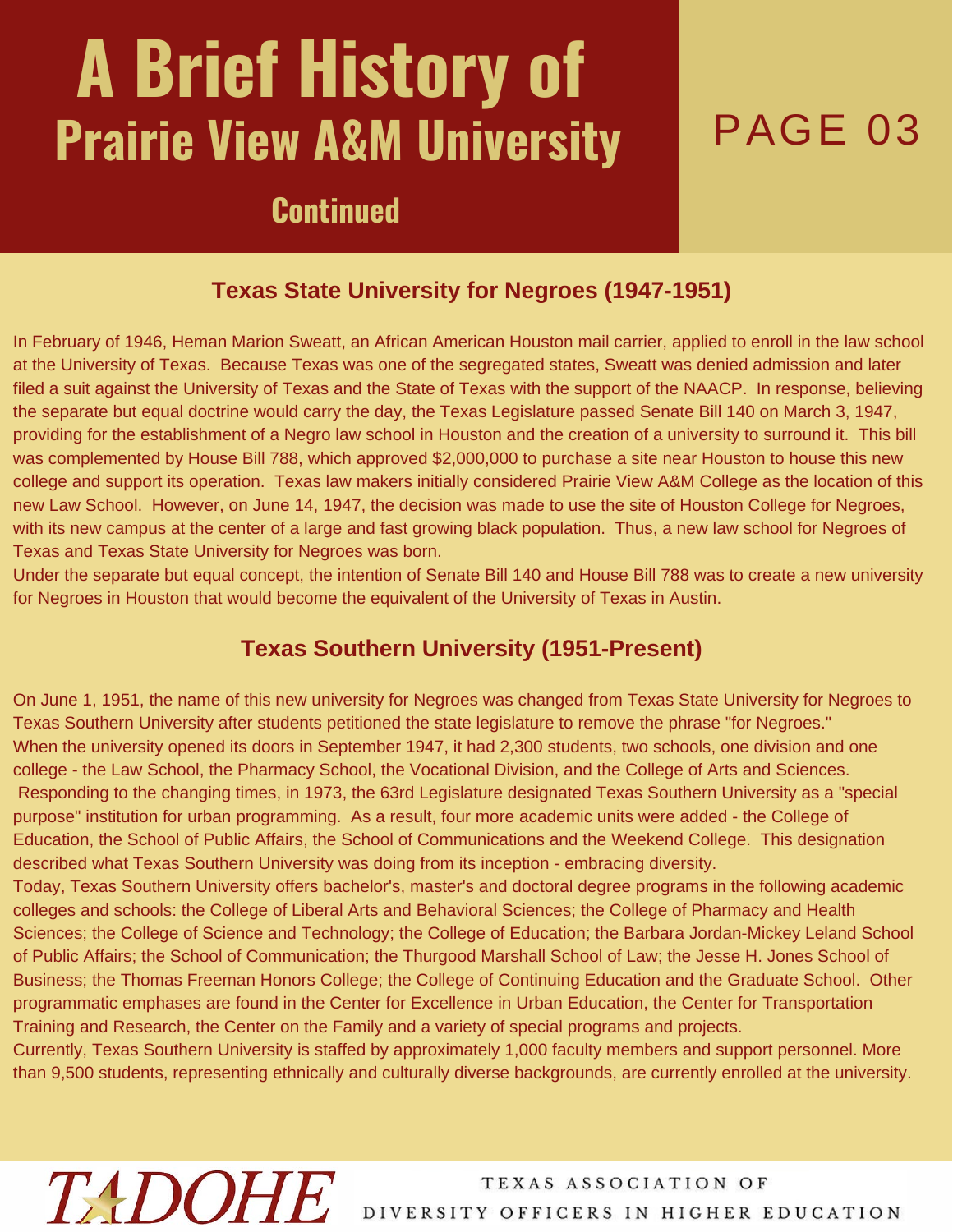# **Texas Southern** PAGE 04 **University Highlights:**

#### **TSU's Ocean of Soul marching band performs at WrestleMania**

Texas Southern University's Ocean of Soul brought the HBCU band experience to the international stage with a performance at WrestleMania.

The marching band performed "Watch me Shine," the theme song for WWE women's wrestler Bianca Belair as she entered the arena during the first night of the two-night event at AT&T Stadium.

"This was a great opportunity for the Ocean of Soul, but more importantly it was a great opportunity for TSU," director of bands Brian Simmons said. "Tens of thousands of people were in attendance, but millions more wrestling fans watched around the world. This performance was one more step in making TSU's name known around the globe."

The WWE contacted Simmons about performing while the Ocean was playing in the NCAA Tournament in Fort Worth. The arrangement they played during WrestleMania was composed by assistant director Trenton Hunter.

#### **TSU announces major partnership with two major airlines**

Texas Southern University recently announced partnerships with Southwest and United Airlines. Officials from United Airlines visited Texas Southern University on Wednesday, March 9, to announce a partnership with the university's Aviation Science and Technology program, including the Professional Pilot concentration.

United Houston Hub Vice President Phil Griffith presented the university with a \$100,000 check for the first two years of the scholarship program. The partnership also includes ongoing mentorship activities between United employees and students in the program. Representatives from United, TSU, and the Aviation Science and Technology advisory committee then toured the program's flight simulation labs in the Spearman Technology Building. The event concluded with a mentorship meeting between United professionals and TSU students. Five students are recipients of the United scholarship this year.

Texas Southern University and Southwest Airlines Co. announced TSU as a university partner – and the first Historically Black College and University (HBCU) – in the airline's First Officer recruitment program: Destination 225°. On a compass, 225° is the southwest directional heading, and the carrier developed Destination 225° to lead aspiring pilots to Southwest Airlines.

Dr. Lesia L. Crumpton-Young, TSU President, and Lee Kinnebrew, Southwest's Vice President of Flight Operations, signed an agreement and exchanged symbolic gifts to publicly announce the partnership. After being accepted into the program and completing their university degree, candidates build post-graduate flight instructing time within their college's flight program, with the goal of becoming competitively qualified to interview for a First Officer role at one of the program's partner carriers. After building their flying experience at a partner carrier, candidates will be considered for a First Officer position at Southwest Airlines. Candidates also receive ongoing career mentorship from a Southwest pilot during their university studies and early flying career.

# **TADOHE**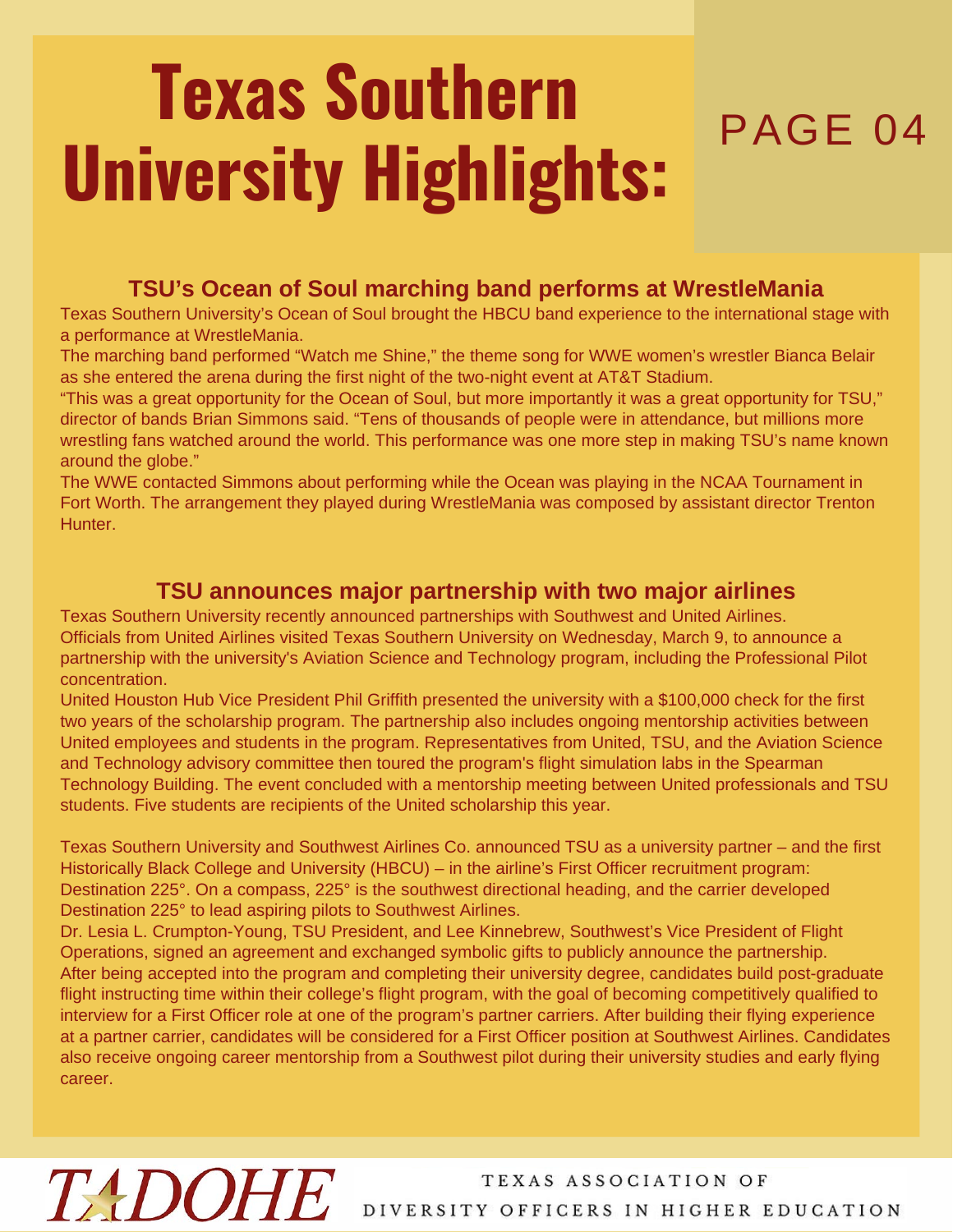## PAGE 04 **Texas Southern University Highlights:**

### **Continued**

#### **TSU partners with George Washington University for Immersive Experience in Washington, D.C.**

The online Executive Master of Public Administration program (eMPA) at Texas Southern University and the Graduate School of Political Management (GSPM) at the George Washington University in Washington, DC., have partnered to develop a new and engaging experience for eMPA students.

Amid the pandemic, the eMPA Study Abroad program was paused. According to the eMPA program director, Dr. Michael O. Adams, "The study abroad program enhanced the academic experience of our students and we were committed to pivoting to ensure that they could still benefit from immersive experiences beyond the online classroom. Our nation's capital is the linchpin for both local and international politics and GSPM's commitment to diversity and experience in training practitioners made them an excellent partner for this effort."

From March 20-25, 2022, the inaugural group traveled to Washington, DC. The itinerary included meetings, panels, and guest speaker events with former members of Congress, current Capitol Hill staffers, and nongovernmental organizations organized by GSPM. Topics covered included climate change, political campaigns, and foreign policy.

### **TSU and the Monterey Jazz Festival continue partnership**

TSU and the Monterey Jazz Festival (MJF) are proud to announce the continuation of a partnership that has broadened the reach of the MJF's education programs to many more young people while leveraging TSU's commitment and legacy of jazz excellence.

The partnership, which includes KTSU 90.9 FM, TSU's Music Department and the School of Communication, features a free two-day intensive music symposium, Monterey Jazz @ TSU, on April 12-13, 2022. Tuesday, April 12, is designed for all greater Houston-based middle and high school music students and programs, and Wednesday, April 13, will be geared toward college-aged students.

Led by TSU faculty from the music, communications, and music industry degree programs and featuring the 2022 MJF Artist-in-Residence, Queen Cora, the symposium includes master classes, panel discussions, recording sessions, workshops and more. The symposium provides students the opportunity to network with professionals and peers, learn insider secrets in the music industry, spark lifelong collaborations, build foundations for a career in the music industry, and prepare students to audition for the Monterey Jazz Festival's national bands and combos, which tour nationally and internationally.

**TADOHE**